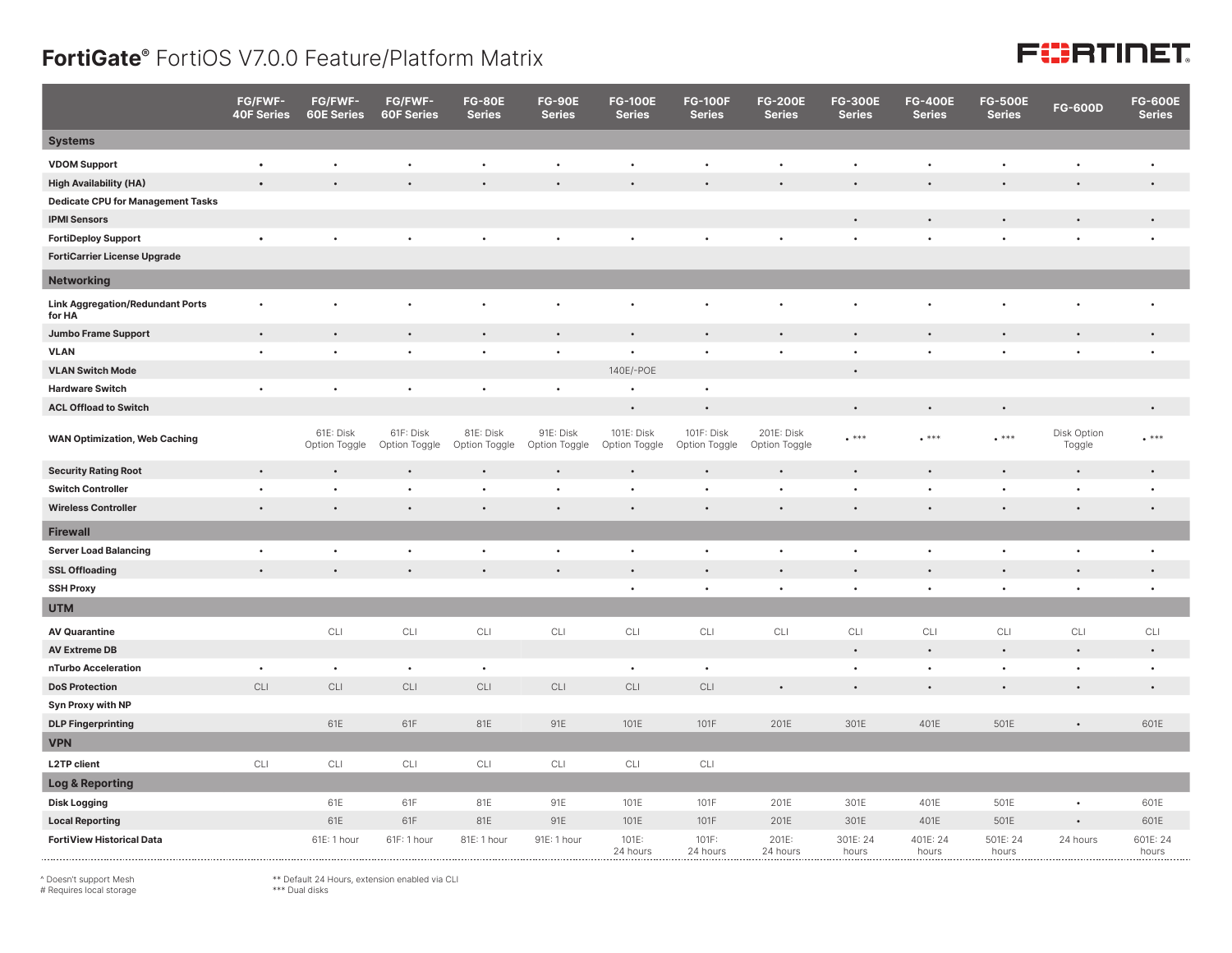## **FURTIDET**

|                                                   | <b>FG-800D</b>        | <b>FG-900D</b>        | <b>FG-1000D</b>       | <b>FG-1100E</b> | <b>FG-1200D</b>       | <b>FG-1500D</b>      | <b>FG-2000E</b><br><b>FG-2500E</b> | <b>FG-2200E</b> | <b>FG-3000D</b>       | <b>FG-3100D</b>       | <b>FG-3200D</b> | <b>FG-3300E</b> | <b>FG-3400E</b> |
|---------------------------------------------------|-----------------------|-----------------------|-----------------------|-----------------|-----------------------|----------------------|------------------------------------|-----------------|-----------------------|-----------------------|-----------------|-----------------|-----------------|
| <b>Systems</b>                                    |                       |                       |                       |                 |                       |                      |                                    |                 |                       |                       |                 |                 |                 |
| <b>VDOM Support</b>                               | $\bullet$             | $\bullet$             | $\bullet$             | $\bullet$       |                       | $\bullet$            | $\bullet$                          | ٠               | $\ddot{\phantom{0}}$  |                       | $\bullet$       | $\bullet$       | $\bullet$       |
| <b>High Availability (HA)</b>                     | $\bullet$             |                       | $\bullet$             | $\bullet$       |                       | $\bullet$            |                                    | $\bullet$       | $\bullet$             |                       | $\bullet$       |                 | $\bullet$       |
| <b>Dedicate CPU for Management Tasks</b>          |                       |                       | $\bullet$             | $\bullet$       | $\bullet$             | $\bullet$            | $\bullet$                          | $\bullet$       | $\bullet$             | $\bullet$             | $\bullet$       | $\bullet$       | $\bullet$       |
| <b>IPMI Sensors</b>                               | $\bullet$             | $\bullet$             |                       | $\bullet$       |                       | $\bullet$            |                                    | $\bullet$       | $\bullet$             |                       | $\bullet$       |                 | $\bullet$       |
| <b>FortiDeploy Support</b>                        | $\bullet$             | $\bullet$             |                       |                 |                       |                      |                                    |                 |                       |                       |                 |                 |                 |
| <b>FortiCarrier License Upgrade</b>               |                       |                       |                       |                 |                       |                      |                                    |                 | $\bullet$             |                       | $\bullet$       |                 | $\bullet$       |
| <b>Networking</b>                                 |                       |                       |                       |                 |                       |                      |                                    |                 |                       |                       |                 |                 |                 |
| <b>Link Aggregation/Redundant Ports</b><br>for HA | ٠                     |                       |                       | $\bullet$       |                       | ٠                    |                                    | ٠               | $\bullet$             |                       | $\bullet$       |                 | ٠               |
| <b>Jumbo Frame Support</b>                        | $\bullet$             |                       |                       | $\bullet$       |                       | $\bullet$            | $\bullet$                          | $\bullet$       |                       |                       | $\bullet$       | $\bullet$       | $\bullet$       |
| <b>VLAN</b>                                       | $\bullet$             | $\bullet$             | $\bullet$             | $\bullet$       | $\bullet$             | $\bullet$            | $\bullet$                          | $\bullet$       | $\bullet$             | $\bullet$             | $\bullet$       | $\bullet$       | $\bullet$       |
| <b>VLAN Switch Mode</b>                           |                       |                       |                       |                 |                       |                      |                                    |                 |                       |                       |                 |                 |                 |
| <b>Hardware Switch</b>                            |                       |                       |                       |                 |                       |                      |                                    |                 |                       |                       |                 |                 |                 |
| <b>ACL Offload to ISF</b>                         |                       |                       |                       | $\bullet$       |                       | $\bullet$            |                                    | $\bullet$       | $\bullet$             |                       | $\bullet$       |                 | $\bullet$       |
| <b>WAN Optimization, Web Caching</b>              | Disk Option<br>Toggle | Disk Option<br>Toggle | Disk Option<br>Toggle | $***$           | Disk Option<br>Toggle | $****$               | Disk Option<br>Toggle              | $***$           | Disk Option<br>Toggle | Disk Option<br>Toggle | $****$          | $****$          | $**$            |
| <b>Security Rating Root</b>                       | $\bullet$             |                       | $\bullet$             | $\bullet$       | $\bullet$             | $\bullet$            | $\bullet$                          | $\bullet$       | $\bullet$             |                       | $\bullet$       |                 | $\bullet$       |
| <b>Switch Controller</b>                          | $\bullet$             | $\bullet$             | $\bullet$             | $\bullet$       | $\bullet$             | $\ddot{\phantom{a}}$ | $\bullet$                          | $\bullet$       | $\bullet$             |                       | $\bullet$       | $\bullet$       | $\bullet$       |
| <b>Wireless Controller</b>                        | $\bullet$             |                       | $\bullet$             | $\bullet$       | $\bullet$             | $\bullet$            | $\bullet$                          | $\bullet$       | $\bullet$             |                       | $\bullet$       |                 | $\bullet$       |
| <b>Firewall</b>                                   |                       |                       |                       |                 |                       |                      |                                    |                 |                       |                       |                 |                 |                 |
| <b>Server Load Balancing</b>                      | $\bullet$             | $\bullet$             | $\bullet$             | $\bullet$       | $\bullet$             | $\bullet$            | $\bullet$                          | $\bullet$       | $\bullet$             | $\bullet$             | $\bullet$       | $\bullet$       | $\bullet$       |
| <b>SSL Offloading</b>                             | $\bullet$             | $\bullet$             | $\bullet$             | $\bullet$       | $\bullet$             | $\bullet$            | $\bullet$                          | $\bullet$       | $\bullet$             |                       | $\bullet$       | $\bullet$       | $\bullet$       |
| <b>SSH Proxy</b>                                  | $\bullet$             | $\bullet$             | $\bullet$             | $\bullet$       | $\bullet$             | $\bullet$            | $\bullet$                          | $\bullet$       | $\bullet$             | $\bullet$             | $\bullet$       | $\bullet$       | $\bullet$       |
| <b>UTM</b>                                        |                       |                       |                       |                 |                       |                      |                                    |                 |                       |                       |                 |                 |                 |
| <b>AV Quarantine</b>                              | CLI                   | CLI                   | CLI                   | CLI             | CLI                   | CLI                  | CLI                                | CLI             | CLI                   | CLI                   | CLI             | CLI             | CLI             |
| <b>AV Extreme DB</b>                              | $\bullet$             | $\bullet$             | $\bullet$             | $\bullet$       | $\bullet$             | $\bullet$            | $\bullet$                          | $\bullet$       | $\bullet$             |                       | $\bullet$       | $\bullet$       | $\bullet$       |
| nTurbo Acceleration                               | $\bullet$             | $\bullet$             | $\bullet$             | $\bullet$       | $\bullet$             | $\bullet$            | $\bullet$                          | $\bullet$       | $\bullet$             | $\bullet$             | $\bullet$       | $\bullet$       | $\bullet$       |
| <b>DoS Protection</b>                             | $\bullet$             | $\bullet$             | $\bullet$             | $\bullet$       | $\bullet$             | $\bullet$            | $\bullet$                          | $\bullet$       | $\bullet$             |                       | $\bullet$       |                 | $\bullet$       |
| Syn Proxy with NP                                 |                       |                       |                       | $\bullet$       | $\bullet$             | $\bullet$            | $\bullet$                          | $\bullet$       | $\bullet$             | $\bullet$             | $\bullet$       | $\bullet$       | $\bullet$       |
| <b>DLP Fingerprinting</b>                         | $\bullet$             |                       | $\bullet$             | 1101E           |                       | $\bullet$            |                                    | 2201E           |                       |                       | $\bullet$       | 3301E           | 3401E           |
| <b>VPN</b>                                        |                       |                       |                       |                 |                       |                      |                                    |                 |                       |                       |                 |                 |                 |
| <b>L2TP client</b>                                |                       |                       |                       |                 |                       |                      |                                    |                 |                       |                       |                 |                 |                 |
| Log & Reporting                                   |                       |                       |                       |                 |                       |                      |                                    |                 |                       |                       |                 |                 |                 |
| <b>Disk Logging</b>                               | $\bullet$             | $\bullet$             | $\bullet$             | $\bullet$       | $\bullet$             | $\bullet$            | $\bullet$                          | $\bullet$       | $\bullet$             | $\bullet$             | $\bullet$       | $\bullet$       | $\bullet$       |
| <b>Local Reporting</b>                            | $\bullet$             |                       | $\bullet$             | 1101E           | $\bullet$             | $\bullet$            | $\bullet$                          | $\bullet$       | $\bullet$             | $\bullet$             | $\bullet$       | $\bullet$       | 3401E           |
| <b>FortiView Historical Data</b>                  | 24 hours              | 24 hours              | 24 hours              | 7 days **       | 24 hours              | 7 days **            | 7 days **                          | 7 days **       | 7 days **             | 7 days **             | 7 days **       | 7 days **       | 7 days $**$     |